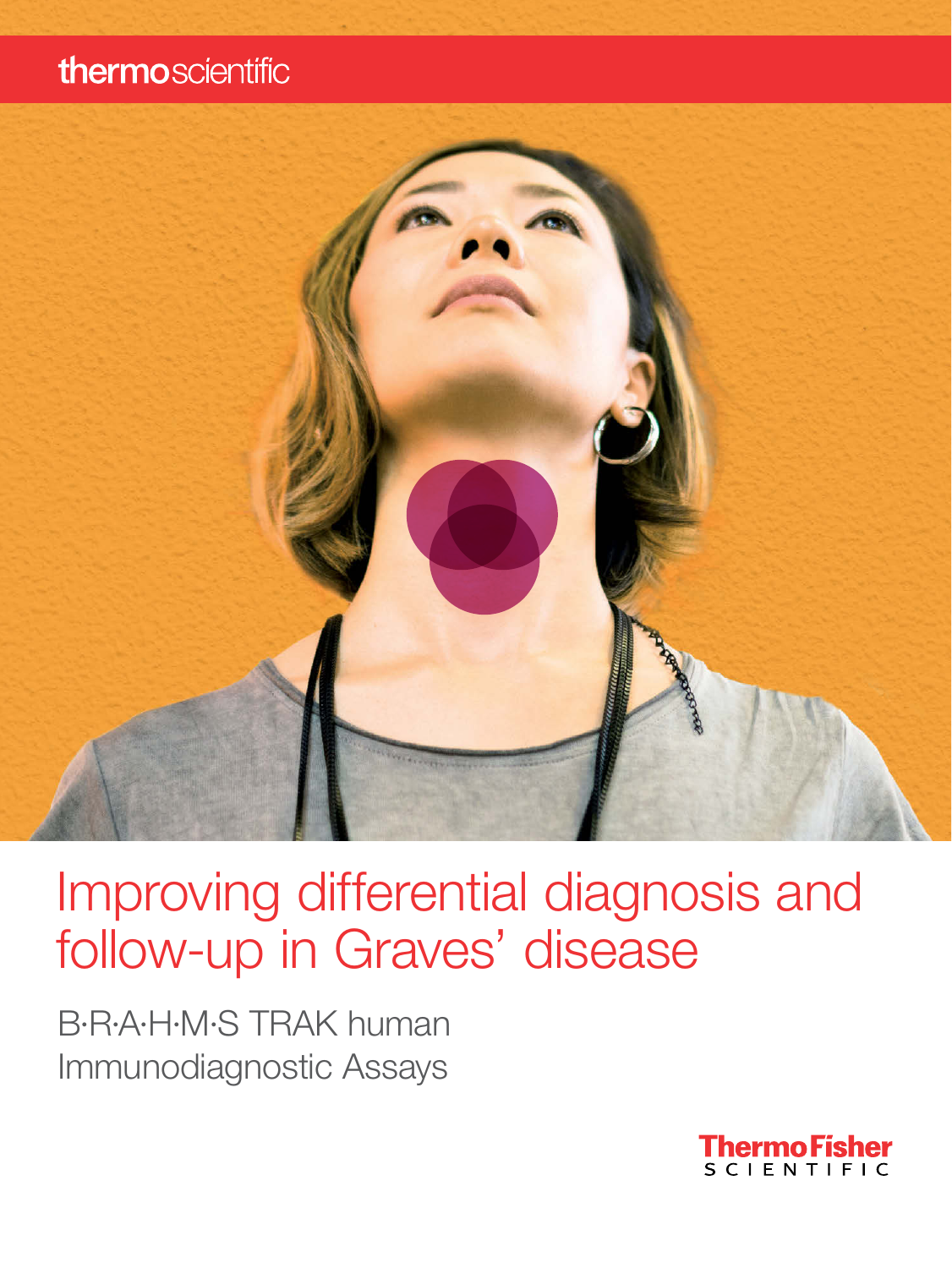## TRAK human and human TSH receptor for reliable diagnosis

#### Human TSH receptor for unique clinical sensitivity

The design of Thermo Scientific™ B·R·A·H·M·S™ TRAK human assays is based on human TSH receptors that are expressed in a leukaemia cell line. For this reason the material is analogous to the TSH receptor in the human thyroid gland. Due to the high purity of the human TSH receptor, interferences with anti-Tg-antibodies and anti-TPO-antibodies can be ruled out.

The homologous B·R·A·H·M·S TRAK human assays, in conjunction with human antibodies as standards and human receptors, provide the most realistic reflection of the antigen/antibody interaction in humans.

The use of human TSH receptors in B·R·A·H·M·S TRAK human assays provides superior clinical sensitivity (up to 98.8%) and specificity (up to 99.6%) for the diagnosis of Graves' disease (Fig. 1).<sup>1,2</sup>



**Figure 1** Receiver Operating Curve of B·R·A·H·M·S TRAK human KRYPTOR™ assay



**Figure 2** Domain structure of TSH receptor with epitopes for all 3 varieties of TSHR binding autoantibodies<sup>mod. 4</sup>

#### Stimulating and blocking antibodies

There are 3 different varieties of TSHR antibodies (TRAb) known: the stimulating, blocking and neutral type. While antibodies of the stimulating type bind exclusively to the conformational region of the receptor, the neutral TRAbs bind to the linear region. Blocking TRAbs bind to the entire extracellular part of the receptor (Figure 2), and thus cannot be distinguished from stimulating or neutral ones just based on the region of binding.3,4

While the stimulating TSHR antibodies are related to the Graves' induced thyrotoxicosis, this stimulating antibody population might change to a less stimulating or even blocking one or vice versa during the course of the disease.<sup>5</sup>

For a reliable follow-up of Graves' disease it is therefore important to monitor the full range of TRAbs in each patient. With the human TSH receptor used, the B·R·A·H·M·S TRAK human assays detect all of the clinically relevant antibody types.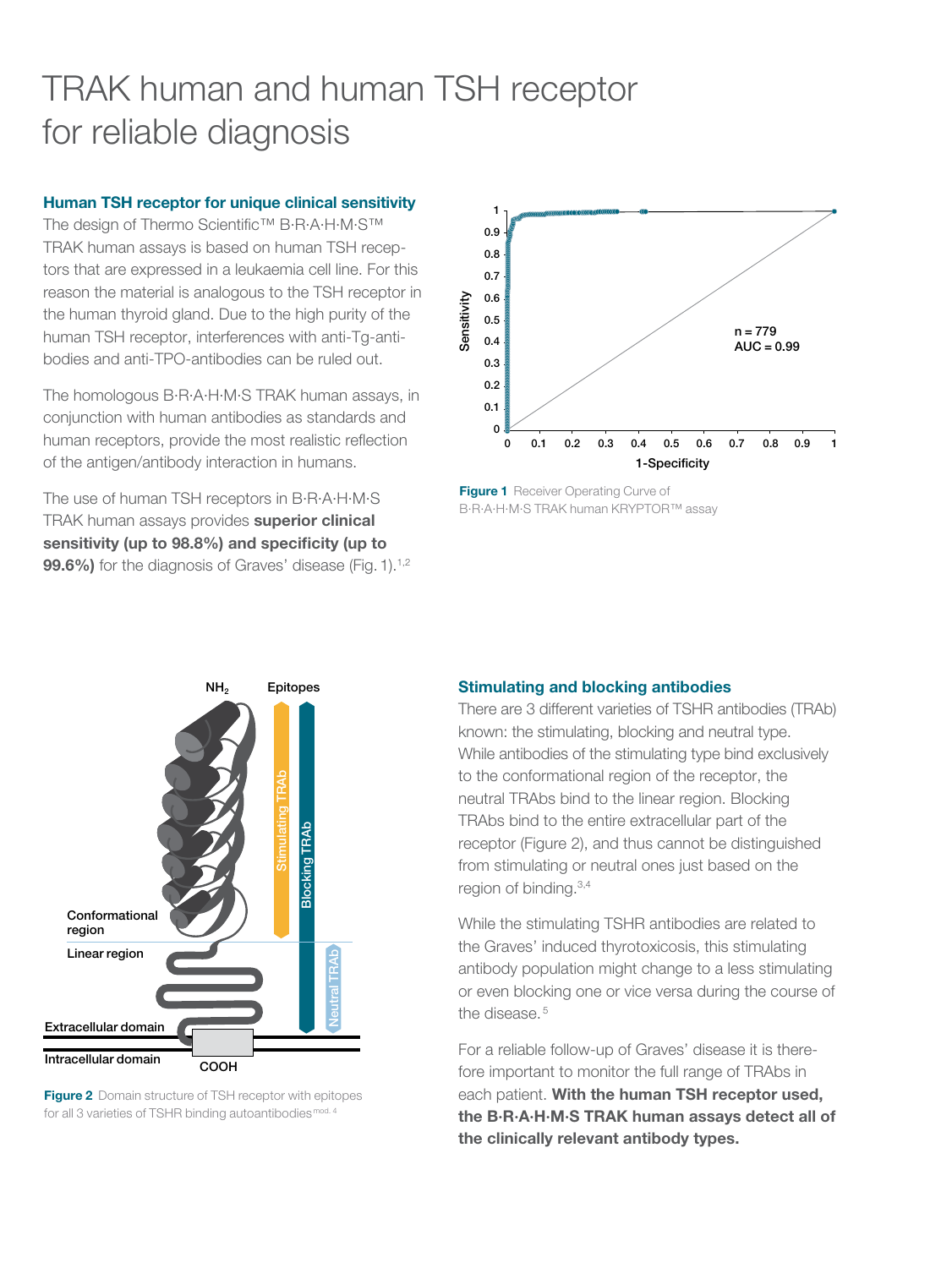### TRAK human in the follow-up of patients with Graves' disease



#### Excellent prognostic value

It has been shown that TRAK human levels predict a relapse with high reliability (Fig. 3).<sup>2,6,7</sup> The positive predictive value was found to be  $96.4\%$  at 10 IU/L as early as 6 months of anti-thyroid drug therapy.6 "End-of-treatment-cut-off" TRAK human of 3.85 IU/L had a prognostic value for relapse with a sensitivity of 85.3% (specificity 96.5%).2 In addition, TRAK human values are associated with the severity of Graves' ophthalmopathy (GO) (Fig. 4). <sup>8</sup>





**Figure 5** Different development of TRAb serum concentration over time depending on method of treatment<sup>9</sup>

#### Different treatment regimens

Antithyroid drugs are considered first-line therapy in patients with Graves' disease. Lifelong hypothyroidism, as it results from the ablative therapies, can be avoided here. However, as drug treated patients have high relapse rates thyroidectomy or 131I-radiotherapy are viable second-line options.

For post-treatment surveillance the characteristic development of TRAb concentrations under different treatment regimens has to be taken into account (Fig. 5). In patients treated with medication or surgery, TRAb levels gradually decrease and reach the upper limit of the reference range (ULN) after 1 or 1.5 years. 131 I-radiotherapy induces a different pattern. TRAb levels increase considerably to a peak approx. 3 months after treatment followed by a gradual fall. During this treatment TRAb levels do not reach the normal reference limit for at least 5 years after treatment.<sup>9</sup>